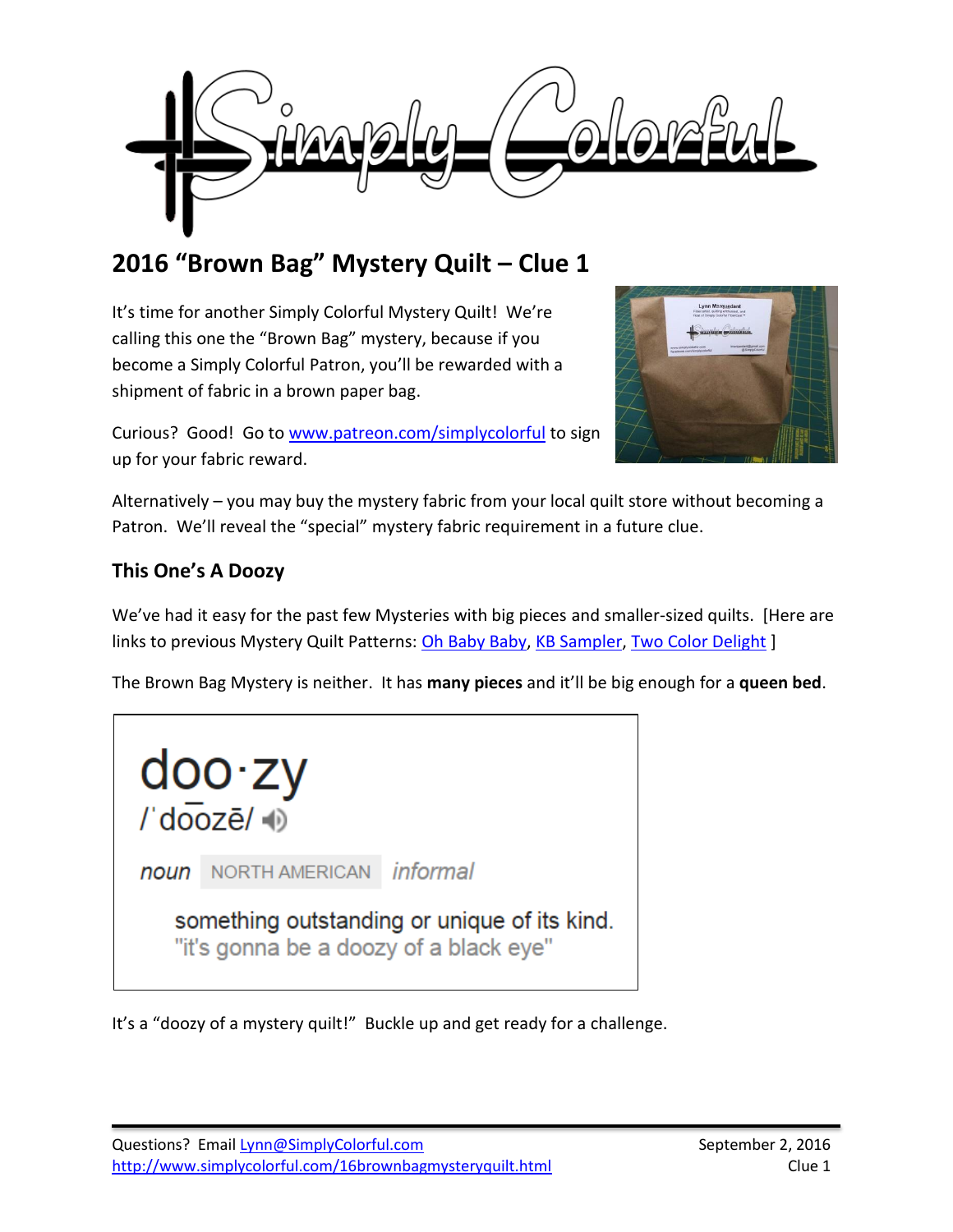

# **What You Have to Do in Week 1: Select Your Fabric**

This week you'll select fabric.

## **Let's talk Color, Value and Hue**

Without getting too technical, we need to review some color theory.

"The word **color** is the general term which applies to the whole subject - red, orange, yellow, green, blue, violet, black and white and all possible combinations thereof. **Hue** is the correct word to use to refer to just the pure spectrum colors. **Value** is defined as the relative lightness or darkness of a color. Any given color can be described in terms of its value and hue." *Source:<http://char.txa.cornell.edu/language/element/color/color.htm>*

For this mystery you'll select fabrics not only based on hue – but also on value. You may use the same colors as I have identified OR use different colors … just make sure the values of each are as prescribed.

By selecting fabrics in varying values, in addition to hues, we'll be able to create more movement and optical illusion in our finished quilt.

## **Tip: Take a Black and White Photo to Assess Value**

Here's how it works. Here's a color picture of my 3 swatches.



Here's the same picture in black and white. It's easier to see the blue on the left is a **Dark**  value, the blue in the middle is a **Light** value and the blue to the right is a **Medium** value.

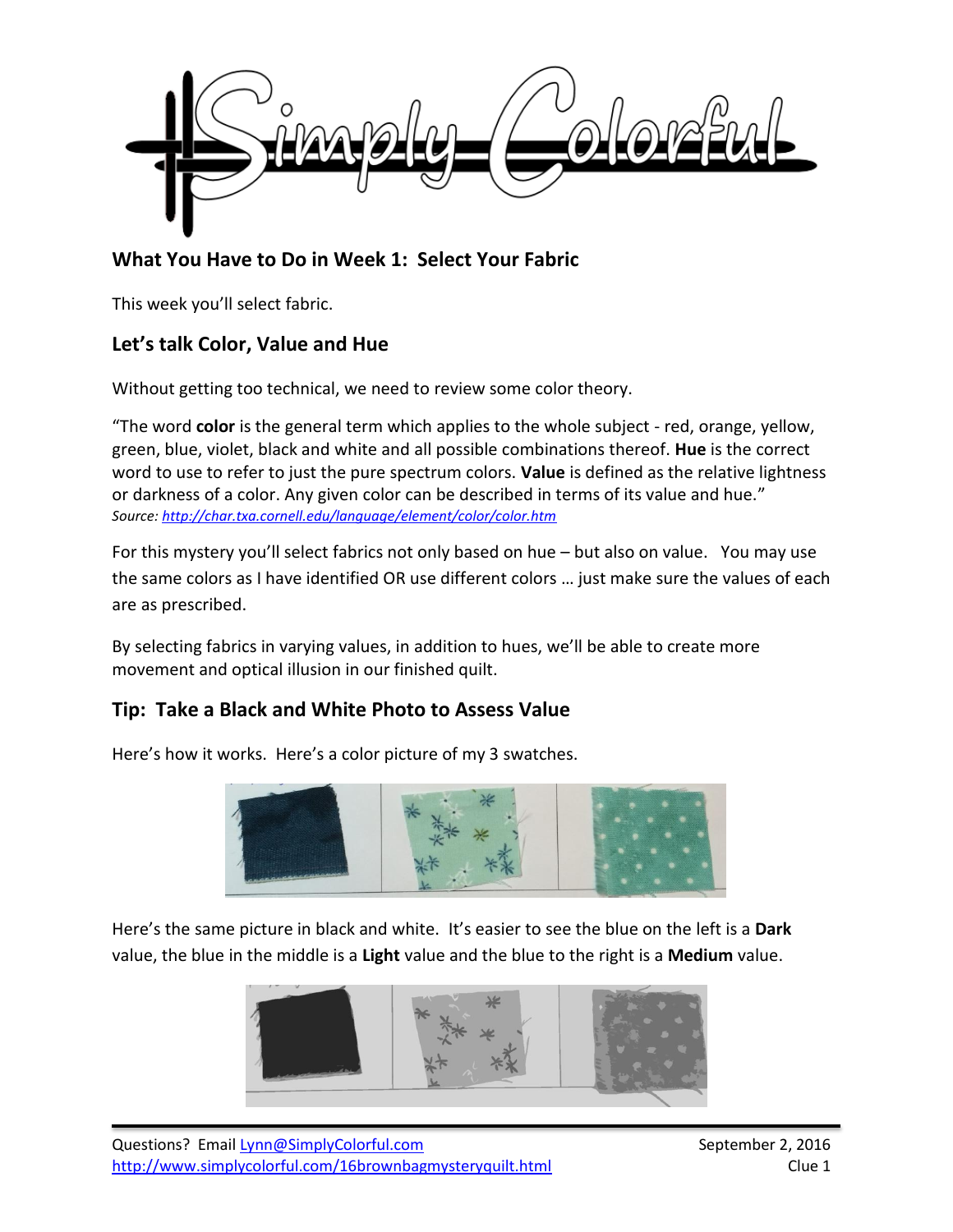

# **Finished Size**

The finished quilt will measure 96" x 96". It'll be big enough for a double or queen-sized bed.

#### **Yardage Requirements**

In addition to the piece of Mystery fabric, gather the following material:

| <b>COLOR A</b>                    | <b>MEDIUM YELLOW</b>        | 3⁄4 yard (yd)    |
|-----------------------------------|-----------------------------|------------------|
| <b>COLOR B</b>                    | <b>DARK RED</b>             | $5/8$ yd         |
| <b>COLOR C</b>                    | <b>MEDIUM ORANGE</b>        | 1 yd             |
| <b>COLOR D</b>                    | <b>DARK BLUE</b>            | 1 and $3/8$ yds  |
| <b>COLOR E</b>                    | <b>LIGHT BLUE</b>           | $5/8$ yd         |
| <b>COLOR F</b>                    | <b>MEDIUM BLUE</b>          | 1 and $7/8$ yds  |
| <b>COLOR G</b>                    | <b>VERY DARK GREY/BLACK</b> | 3 yds            |
| <b>COLOR H</b>                    | <b>LIGHT TAN</b>            | $7/8$ yd         |
| <b>COLOR I</b>                    | <b>DARK BROWN</b>           | $\frac{1}{2}$ yd |
| <b>COLOR J</b>                    | <b>SECOND LIGHT BLUE</b>    | 1⁄4 yd           |
| <b>COLOR K</b>                    | <b>DARK ORANGE</b>          | 1 <sub>yd</sub>  |
| <b>COLOR L</b>                    | <b>MEDIUM ORANGE</b>        | $3/8$ yd         |
| <b>COLOR M (Includes Backing)</b> | <b>MEDIUM BLUE</b>          | 6 and $5/8$ yds  |

Please note: These yardage estimates come from Electronic Quilt (EQ). They are on the high side. You will have left over scraps!

Binding  $-7/8$  yd

This quilt works up best with smaller-motifed fabrics.

## **Fabric Preparation**

Wash and iron all fabrics – if you want to -- and especially if you're using reds. If you're washing many fabrics together in the same load, it's always a good idea to use Shout Color Catchers so leaky dyes don't land on "sister" fabrics. [For the record, I didn't wash my fabric.]

Once fabrics are selected, cut 1" x 1" swatches of each color and glue them to the Color Chart. You'll refer to your chart often throughout the next 8 weeks! (Available for download at http://www.simplycolorful.com/16brownbagmysteryquilt.html )